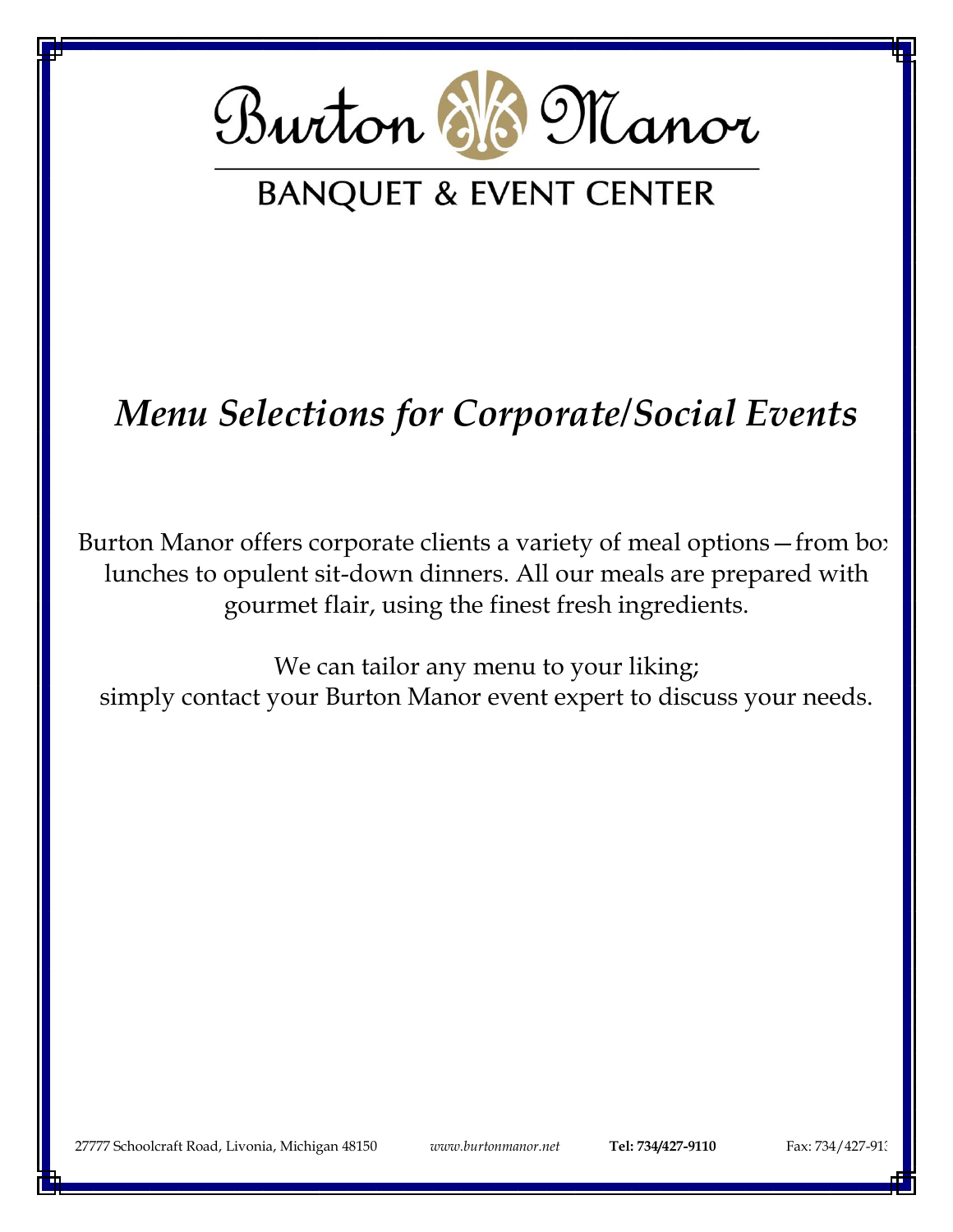

## *Breakfast Selections*

#### *Individual Service*

**American Breakfast** Chilled orange juice, fluffy scrambled eggs, American-fried potatoes with choice of sausage links, baked ham or bacon; assorted breakfast pastries; coffee, decaf & tea

OR

**Plated Quiche** Lorraine or Ham & Bacon with Swiss cheese served with fresh seasonal fruit, Chilled orange, tomato and grapefruit juices; coffee, decaf & tea

#### **\$15.00 per person**

#### *Traditional Breakfast Buffet*

*Select one:* Chilled Orange Juice or Fresh Fruit Cocktail *Select one:* Sausage Links, Baked Ham or Bacon *Select one:* Silver Dollar Pancakes or French Toast with Warm Syrup *Your selections are accompanied by:*

Fluffy scrambled eggs American-fried potatoes; mini-muffins and mini-Danish Coffee, Decaf & Hot Tea

**\$ 17.00 per person**

*Continental Breakfast* Chilled Orange Juice Fresh-baked Danish Pastries Coffee, Decaf & Tea

**\$ 10.00 per person**

#### *Continental Extraordinaire*

Chilled Orange, Tomato and Grapefruit Juices Sliced and cubed seasonal fresh fruit Assorted fruit muffins, Danish pastries, toasted bagels with cream cheese & preserves Coffee, Decaf & Hot Tea

#### **\$ 14.00 per person**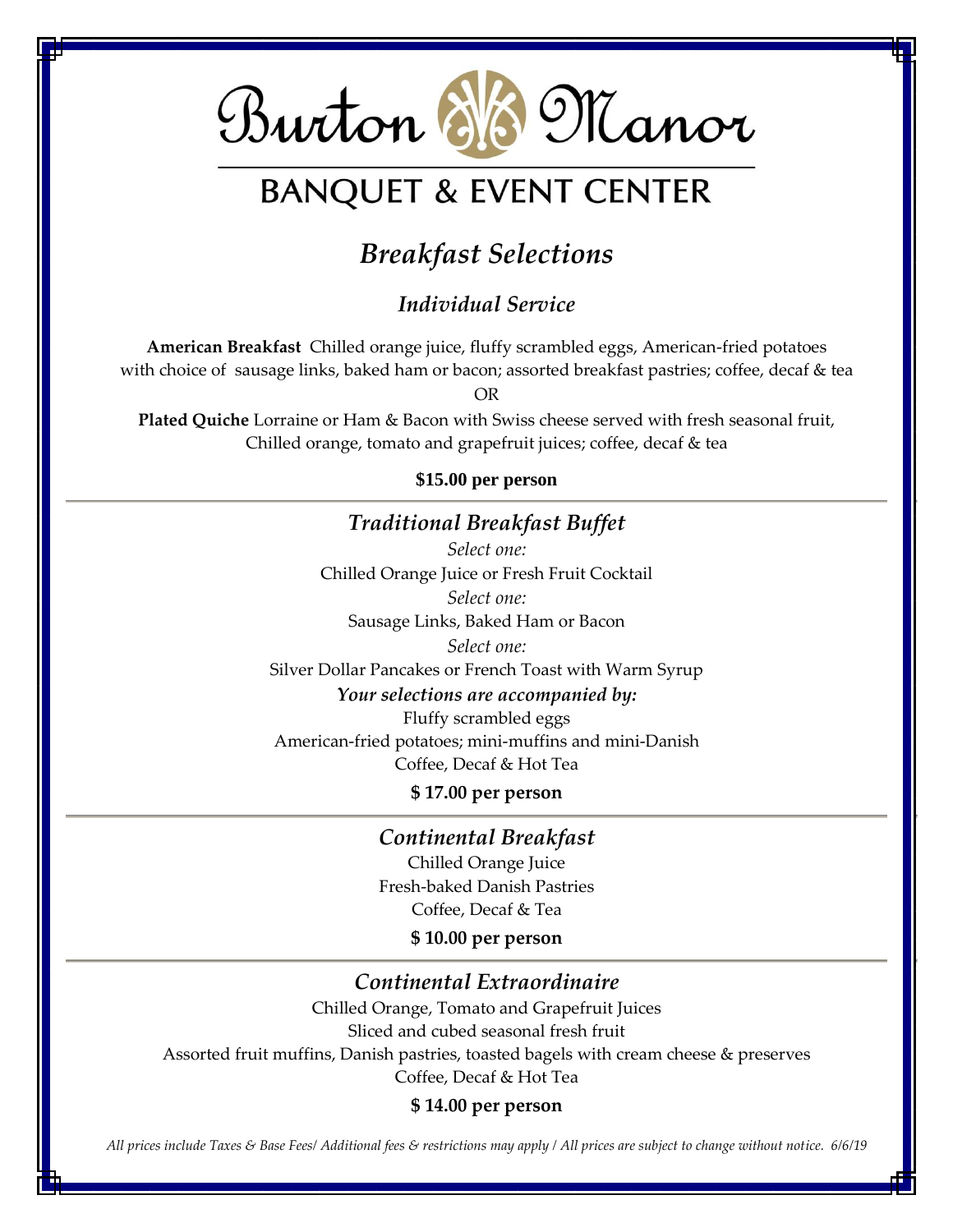

### *Brunch Buffet*

Fluffy Scrambled Eggs Sausage Links Silver Dollar Pancakes with Warm Syrup Cheese Crepes with Strawberry Pureé

Tossed Garden Salad with Dressing Tri Colored Pasta Salad Fruit Cocktail

Oven Roasted Chicken with Herbs Green Beans Almondine Home Style Potatoes with peppers and onions

*Dessert Table* Mini Brownies, Mini Assorted Danish

*Your Selections Include:* Fresh Baked Bread with Butter Coffee, Decaf, Hot Tea & Soft Drinks

**\$ 24.00 per person**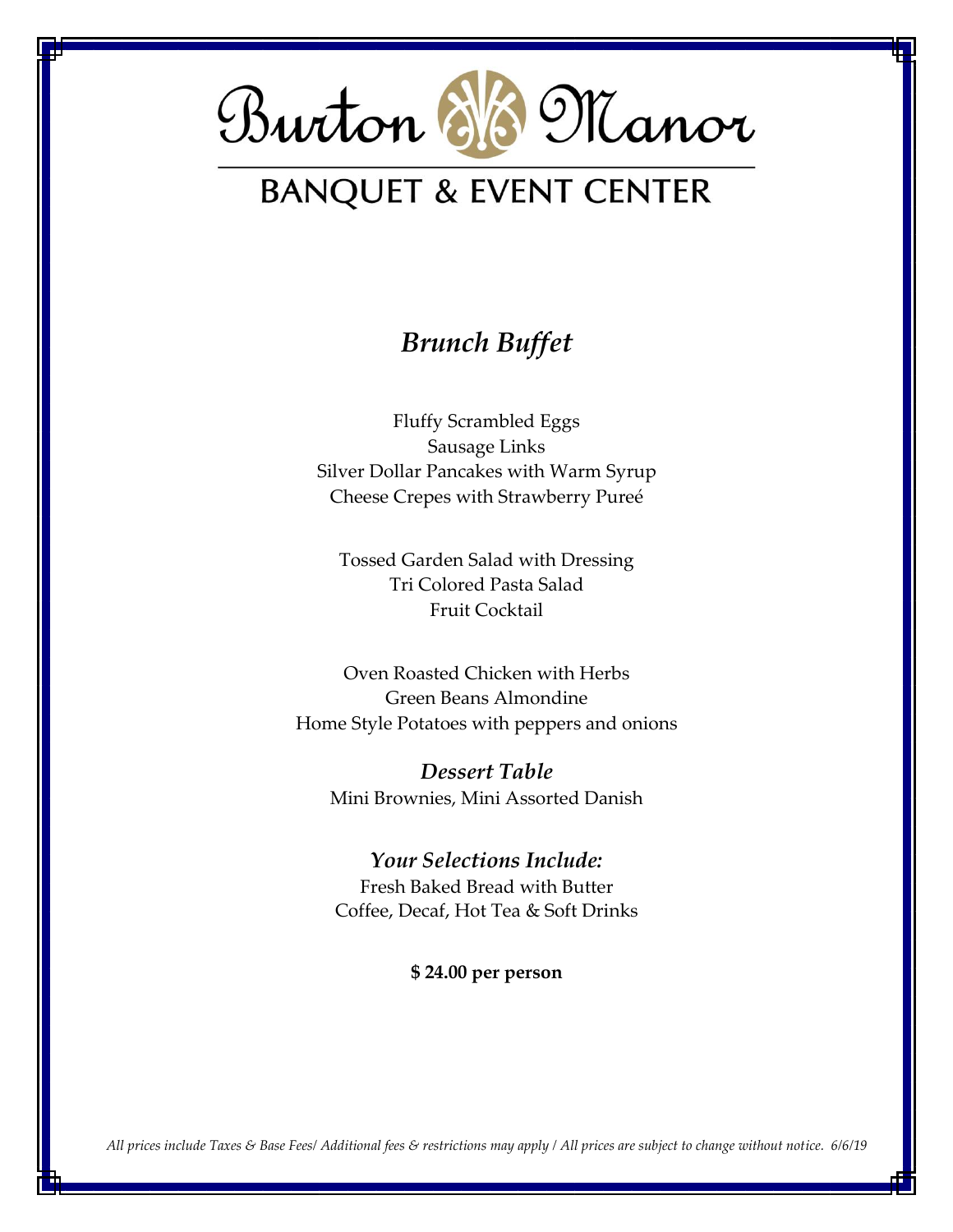

## *Individual Luncheon*

Tossed Garden Greens with Ranch Dressing or Italian Vinaigrette

#### *Entrée - Select One*

|                                                                                                              | \$18.00 |
|--------------------------------------------------------------------------------------------------------------|---------|
| Scaloppini, Francoise, Amaretto, Mushroom, Marsala, Piccata, Teriyaki or Port Wine Sauce                     |         |
| Airline Chicken Breast with roasted tomato Confit with garlic parmesan cream sauce ________________ \$19.00  |         |
|                                                                                                              | \$19.00 |
|                                                                                                              | \$20.00 |
|                                                                                                              | \$20.00 |
| Chicken Breast pounded thin and breaded in cheeses and Italian seasonings with lemon sauce                   |         |
| Marinated Flat Iron Steak – Sauce Selection                                                                  | \$21.00 |
| Roasted Sliced Tenderloin with choice of Sauce <b>Community Contains the Contract Oriental</b>               | \$28.00 |
| Herbed Dijon Encrusted Pork Loin:                                                                            |         |
| With Cranberry Port Wine Reduction or Mushroom Ragout___________________________                             | \$22.00 |
| *VIP Box Lunch                                                                                               |         |
| Pasta Salad, Deli Sandwich on Croissant, Fresh Fruit, Potato Chips and Cookie ______________________ \$15.00 |         |
|                                                                                                              | \$16.00 |
| Blend of grilled vegetable $\varepsilon$ mascarpone cheeses with cracked pepper blush sauce                  |         |
|                                                                                                              | \$17.00 |
|                                                                                                              | \$17.00 |
| Roasted blend of vegetables with hoursin cheese wranned in crismy phyllo dough                               |         |

*Roasted blend of vegetables with boursin cheese wrapped in crispy phyllo dough*

*\* Appetizer and or accompaniments are not included with these selections.*

#### *Accompaniments - Select Two*

**RICE:** Rice Pilaf; Wild Rice Blend. **POTATOES:** Rosemary and Thyme Roasted or Parsley Boiled **VEGETABLES:** Burton Manor Style Carrots; Medley of Mixed Vegetables; Sweet Corn O'Brien Green Beans with Red Peppers and Onions; San Francisco Blend or Bahama Blend

#### *Your Selections Include*

Fresh Baked Bread with Butter Coffee, Decaf, Hot Tea & Soft Drinks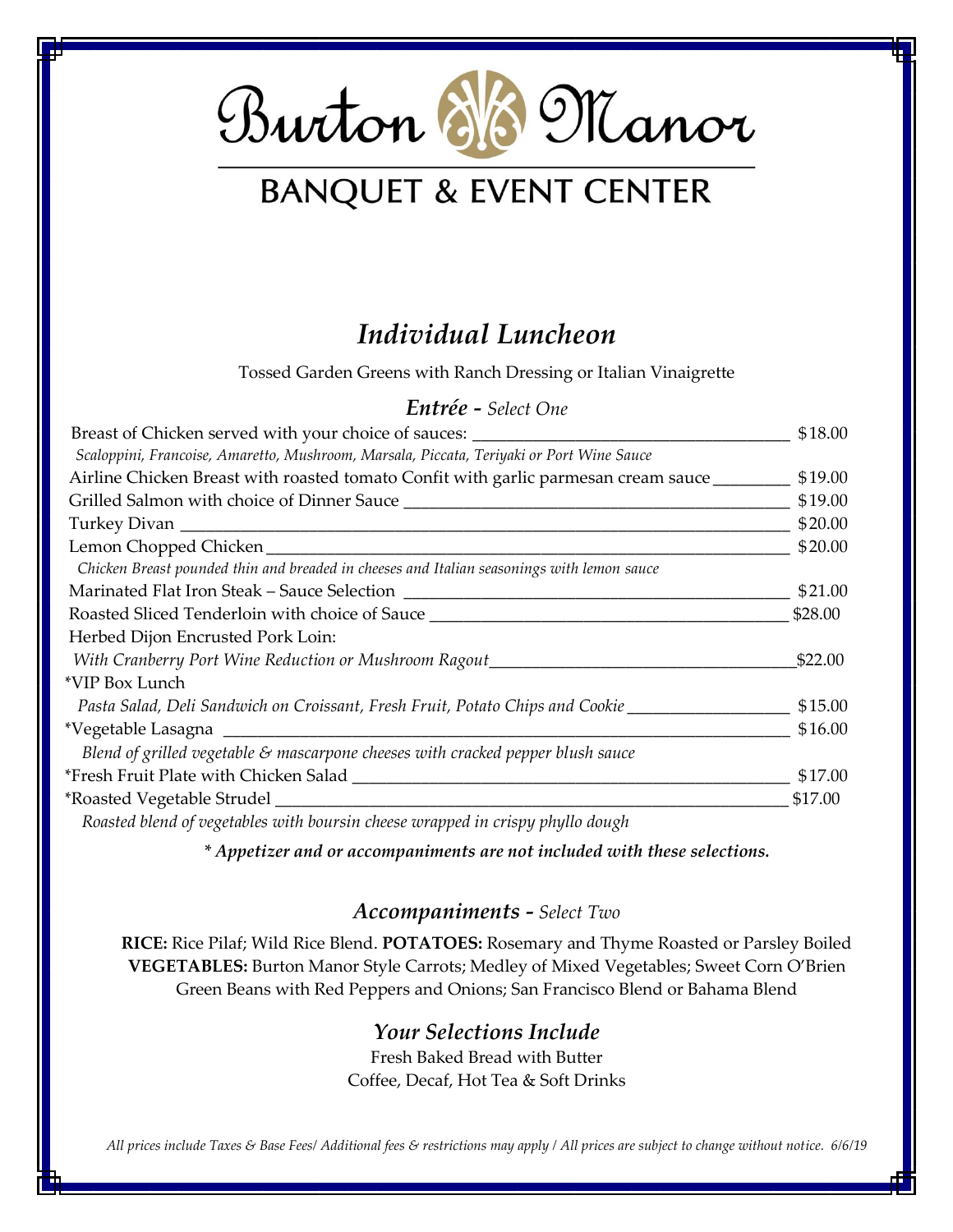# Burton 6/6 Manor

## **BANQUET & EVENT CENTER**

## *Luncheon Buffet*

*Salad*

Mixed Garden Greens with Cherry Tomatoes, Sliced Cucumber, Shredded Carrots, Red Onion, Shaved Colby Cheese with Ranch and Italian Vinaigrette Dressings

> *Penne Pasta: in your choice of sauce:* Mushroom Cream; Scaloppini Sauce or Tomato Basil Sauce

#### *Entrée - Select two*

Burton Manor-style Roasted Chicken Home Style Glazed Ham Smoked Polish Kielbasa with Sauerkraut Turkey Divan Meatballs: Swedish-style or Marinara Baked Cod Loin with Pesto Sauce Italian Sausage with Bell Peppers **Herbed Dijon Encrusted Pork Loin** 

*Substitute these entrée selections*

Sliced Top Sirloin Jus Lie, add \$4.50 per person Sliced Beef Tenderloin, add \$8.00 per person Chicken Breast served with your choice of sauce: Scaloppini, Amaretto, Mushroom, Marsala or Piccata, add \$3.00 per person

#### *Chef's Selection of Vegetable and Potato or Rice*

Fresh Baked Bread with Butter Coffee, Decaf, Hot Tea & Soft Drinks

*Dessert - Select one* Cannoli, Fudge Brownie, Cake (choice of Yellow or Chocolate)

#### **\$ 20.00 per person**

#### *Market Street Deli Buffet*

Market Street Deli Buffet includes relish trays, fresh seasonal fruit, pasta salad, salad bar with toppings and dressings, an array of sliced deli meats with imported and domestic cheeses along with assorted breads, rolls and condiments.

#### *Deli Dessert Options - Select One*

Cannoli or Brownies

#### **\$ 22.00 per person**

Your Selections Include Coffee, Decaf, Hot Tea & Soft Drinks